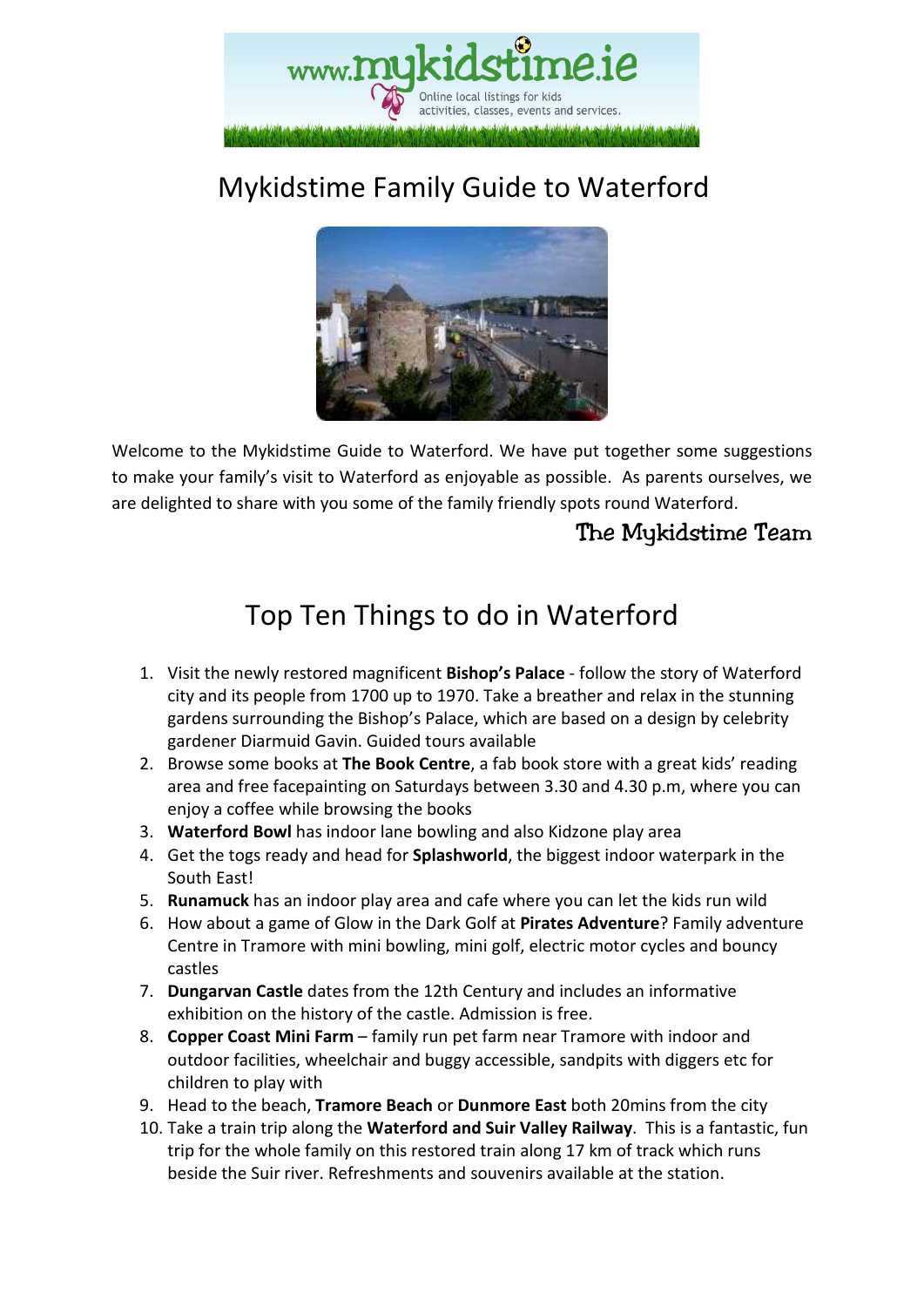

## Indoor Things to Do in Waterford



- Waterford Treasures is a museum containing historical artefacts associated with Waterford including the last remaining piece of clothing worn by Henry VIII- a cap of maintenance from 1536 - www.waterfordtreasures.com
- The Book Centre fab book store where you can enjoy a coffee while browsing the books, great kids reading area and free facepainting on Saturdays between 3.30 and 4.30 p.m - www.thebookcentre.ie
- Waterford Bowl indoor lane bowling and also Kidzone play area www.waterfordbowl.ie
- Splashworld the biggest indoor waterpark in the South East! www.splashworld.ie
- Runamuck -indoor play area and cafe where you can let the kids run wild www.runamuck.ie
- Pirates Adventure www.piratesadventure.ie

### Outdoor Things To Do



- Copper Coast Mini Farm www.coppercoastminifarm.ie
- Tramore Beach or Dunmore East both 20mins from the city **(FREE)**
- Waterford and Suir Valley Railway
- Dungarvan Castle, Castle Street Dungarvan www.heritageireland.ie/en/South-East/DungarvanCastle **(FREE)**
- Visit a playground (see below) **(FREE)**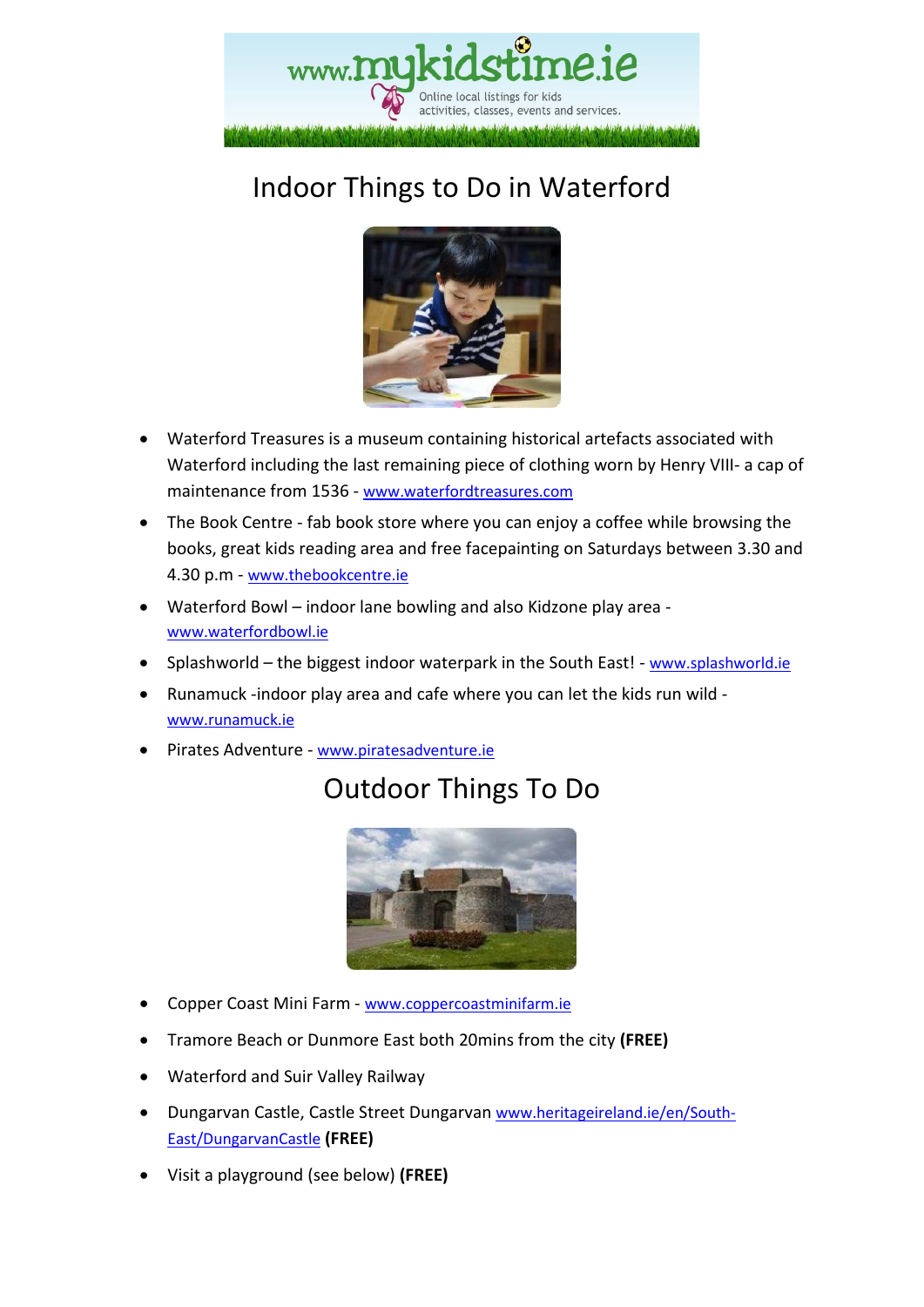

### Where to Stay



*Please mention Mykidstime when Booking* 

#### **The Marina Hotel**

Waterford City Tel: + 353 (0)51 856600 Fax: + 353 (0)51 856605 Email:info@waterfordmarinahotel.com Web: www.waterfordmarinahotel.ie

#### **Tower Hotel**

Waterford City Tel: + 353 (0)51 862300 Fax: + 353 (0)51 870129 Email: info@towerhotelwaterford.com Web: www.towerhotelwaterford.com

#### **Granville Hotel**

Waterford City Tel: +353 (0)51 305555 Fax: +353 (0)51 305566 Email: info@granville-hotel.ie Web: www.granville-hotel.ie

Other hotels:

- Treacys Hotel
- Fitzwilton Hotel
- Waterford Castle Hotel
- Travel Lodge
- Ramada Hotel

#### **Dooleys Hotel**

,

Waterford City Tel: +353 (0)51 873531 Fax: +353 (0)51 870 262 Email: hotel@dooleys-hotel.ie Web: www.dooleys-hotel.ie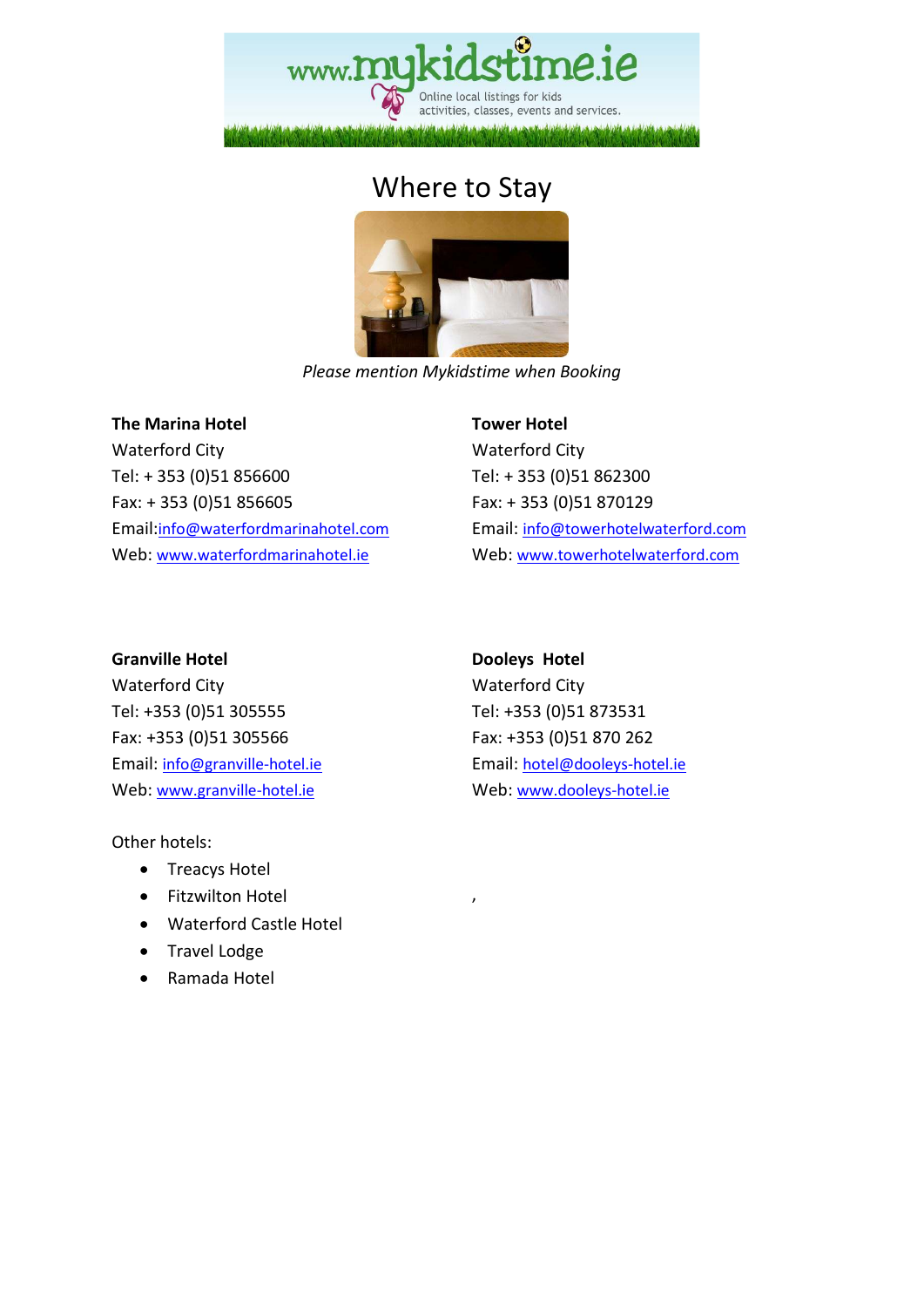

### Where to Eat



- La Boheme, 2 George's Street, Waterford, 051 875645, www.labohemerestaurant.ie
- Bellissimo, 3 Beech House, Dunmore Road, Waterford, 051 879178, www.bellissimowaterford.com
- Jack Meade's Pub, Cheekpoint Rd, Waterford, 051 850950, www.jackmeades.com
- The Bodega, 54 John Street, Waterford 051 844177, www.bodegawaterford.com

### Playgrounds



- People's Park adjacent to the city centre
- Railway Square Playground located on Manor Street
- Playground and multi use games area with basket ball hoops. Dunmore Road
- The Plaza by the river